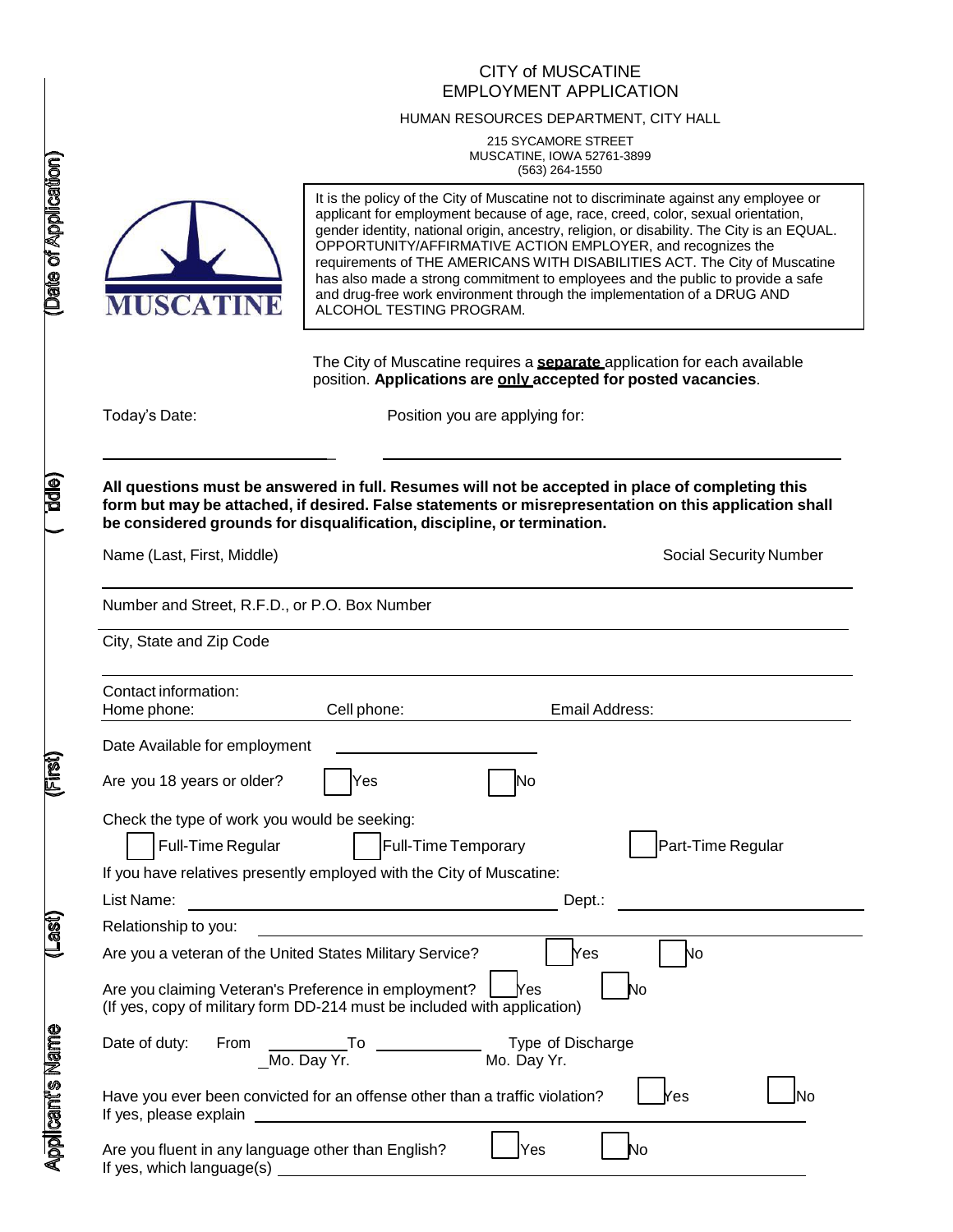To properly evaluate your application, we need information concerning your education, skills and trades you have acquired in addition to your work record. Please answer all questions as completely as possible.

# **EDUCATION**

| Are you a high school graduate or equivalent? | es       | N <sub>o</sub> | If not, last grade completed: |              |
|-----------------------------------------------|----------|----------------|-------------------------------|--------------|
| Names of educational institutions attended    | Location |                |                               | Degree/Major |
|                                               |          |                |                               |              |
|                                               |          |                |                               |              |
|                                               |          |                |                               |              |
|                                               |          |                |                               |              |

# **TRAINING and SPECIAL SKILLS**

List any special training that you have completed and show dates of each. (vocational school, short courses, special seminars, business schools, workshops, etc.)

List any special skills you may have in the operation of machinery, equipment, office machines, etc., which you are able to operate in a competent manner.

Yes If job description requires a Chauffeur's Permit or Commercial Driver's License, do you have or would you be able to obtain such a permit? Yes No

## **REFERENCES**

| List three (3) individuals who know you well enough to give information about your work experience, training,<br>or special skills/abilities for the job you are applying for. Do not include relatives or former supervisors. |                        |
|--------------------------------------------------------------------------------------------------------------------------------------------------------------------------------------------------------------------------------|------------------------|
| <b>Name</b>                                                                                                                                                                                                                    | <b>How Acquainted</b>  |
| Address                                                                                                                                                                                                                        |                        |
|                                                                                                                                                                                                                                | Length of Acquaintance |
|                                                                                                                                                                                                                                | Tel. Contact No.       |
| Name                                                                                                                                                                                                                           | How Acquainted         |
| Address                                                                                                                                                                                                                        |                        |
|                                                                                                                                                                                                                                | Length of Acquaintance |
|                                                                                                                                                                                                                                | Tel. Contact No.       |
| Name                                                                                                                                                                                                                           | How Acquainted         |
| Address                                                                                                                                                                                                                        |                        |
|                                                                                                                                                                                                                                | Length of Acquaintance |
|                                                                                                                                                                                                                                | Tel. Contact No.       |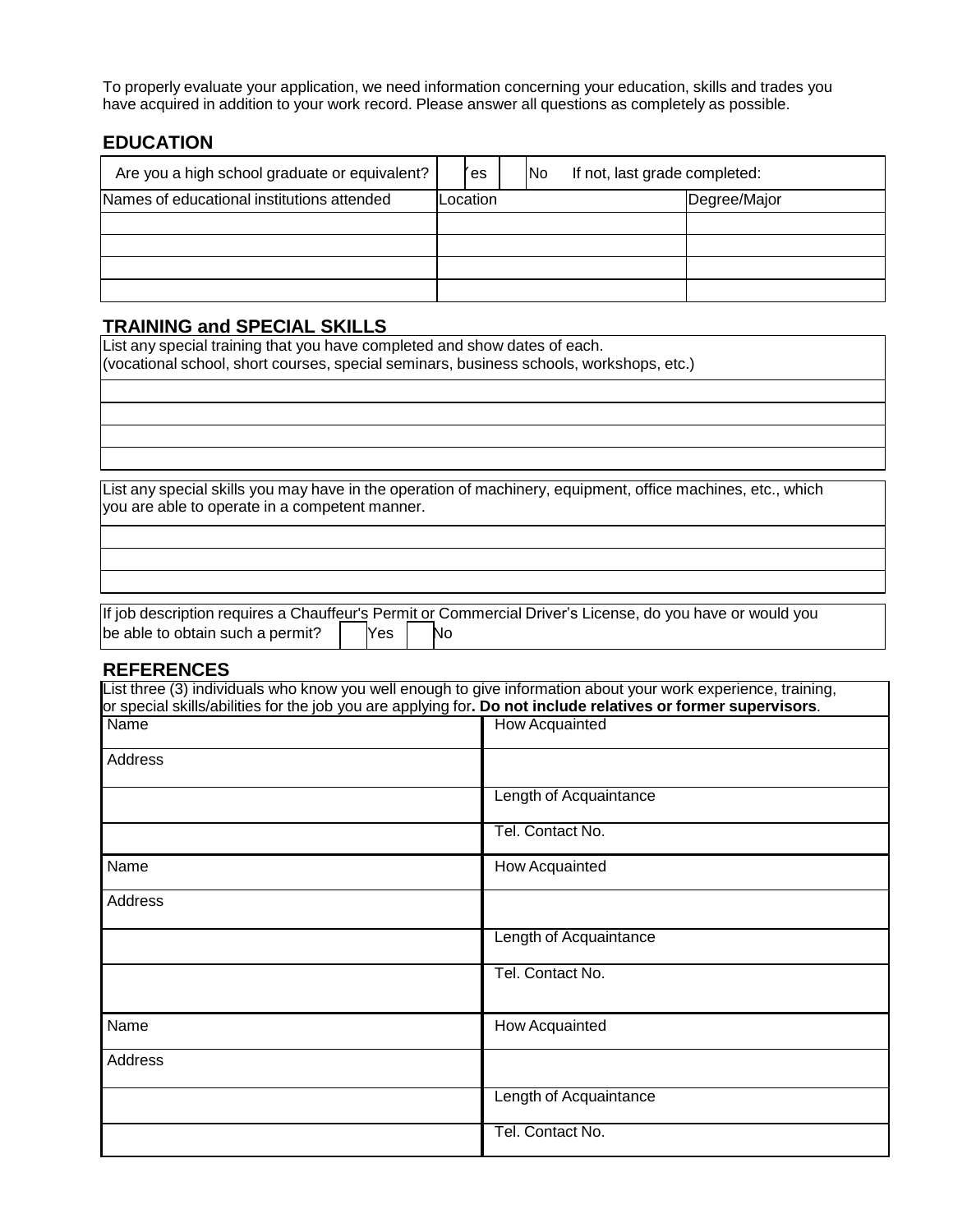# **EMPLOYMENT HISTORY**

Start with your present or last position and list all previous employment including paid, unpaid and periods of unemployment.

#### **All information must be included in order for your application to be given full consideration. Resumes may substitute for the description of duties and responsibilities.**

| If you are currently employed, may we check with your present supervisor? $\Box$ Yes $\Box$ No |  |  |  |  |
|------------------------------------------------------------------------------------------------|--|--|--|--|
|------------------------------------------------------------------------------------------------|--|--|--|--|

| Name of last employer        |                         | Supervisor's name, title, phone number |                 |               |  |
|------------------------------|-------------------------|----------------------------------------|-----------------|---------------|--|
| Address                      | <b>Type of Business</b> |                                        | Starting date   | Ending date   |  |
| Your Job Title               | Reason for leaving      |                                        | Starting salary | Ending salary |  |
| Full Time<br>Part Time       | Hours per week          |                                        |                 |               |  |
| Duties and responsibilities: |                         |                                        |                 |               |  |
|                              |                         |                                        |                 |               |  |

| Name of last employer        |                         | Supervisor's name, title, phone number |                 |               |  |
|------------------------------|-------------------------|----------------------------------------|-----------------|---------------|--|
| Address                      | <b>Type of Business</b> |                                        | Starting date   | Ending date   |  |
| Your Job Title               | Reason for leaving      |                                        | Starting salary | Ending salary |  |
| Full Time<br>Part Time       | Hours per week          |                                        |                 |               |  |
| Duties and responsibilities: |                         |                                        |                 |               |  |
|                              |                         |                                        |                 |               |  |

### **PLEASE READ BEFORE SIGNING**

I hereby certify that the answers given by me to the questions on this application and statements made are true and correct without omissions of any kind. I understand that employment with the City is contingent upon the results of a physical examination which will be given after a job offer is made, and that a drug screen is required. I also authorize the officials of any educational institution, company, agency, or firm to release any and all information allowed by law and which concerns me relating to my person or work history to the City of Muscatine, Iowa for the purpose of reference and/or background investigation. I am actively seeking employment and am signing this voluntarily and release any individual, partnership, corporation, or agency, their officers, agents, and employees from any liability for issuing such information. A Photostatic copy of this authorization is considered valid for the purposes named above.

Signature of Applicant: **Date:** Date: Date: Date: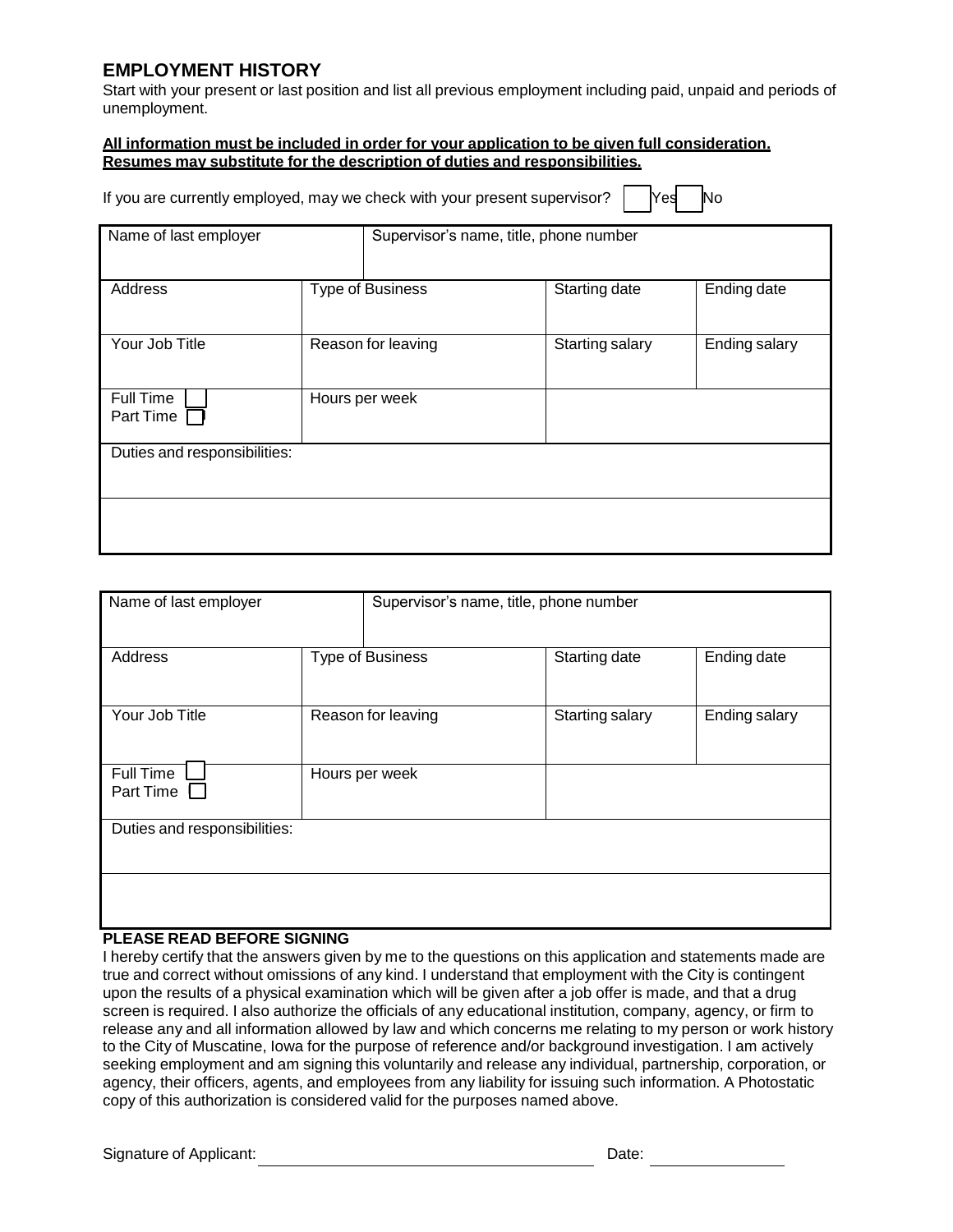| Name of last employer         |                         |  | Supervisor's name, title, phone number |               |
|-------------------------------|-------------------------|--|----------------------------------------|---------------|
| Address                       | <b>Type of Business</b> |  | Starting date                          | Ending date   |
| Your Job Title                | Reason for leaving      |  | Starting salary                        | Ending salary |
| Full Time<br>Part Time $\Box$ | Hours per week          |  |                                        |               |
| Duties and responsibilities:  |                         |  |                                        |               |
|                               |                         |  |                                        |               |

| Name of last employer                 |                         | Supervisor's name, title, phone number |                 |               |  |
|---------------------------------------|-------------------------|----------------------------------------|-----------------|---------------|--|
|                                       |                         |                                        |                 |               |  |
| Address                               | <b>Type of Business</b> |                                        | Starting date   | Ending date   |  |
| Your Job Title                        | Reason for leaving      |                                        | Starting salary | Ending salary |  |
| Full Time ©<br>Part Time <sup>o</sup> | Hours per week          |                                        |                 |               |  |
| Duties and responsibilities:          |                         |                                        |                 |               |  |
|                                       |                         |                                        |                 |               |  |

| Name of last employer               |                | Supervisor's name, title, phone number |                 |               |  |
|-------------------------------------|----------------|----------------------------------------|-----------------|---------------|--|
|                                     |                |                                        |                 |               |  |
| Address                             |                | <b>Type of Business</b>                | Starting date   | Ending date   |  |
|                                     |                |                                        |                 |               |  |
| Your Job Title                      |                | Reason for leaving                     | Starting salary | Ending salary |  |
|                                     |                |                                        |                 |               |  |
| $\bullet$<br>Full Time<br>Dort Time | Hours per week |                                        |                 |               |  |
|                                     |                |                                        |                 |               |  |
| Duties and responsibilities:        |                |                                        |                 |               |  |
|                                     |                |                                        |                 |               |  |
|                                     |                |                                        |                 |               |  |
|                                     |                |                                        |                 |               |  |